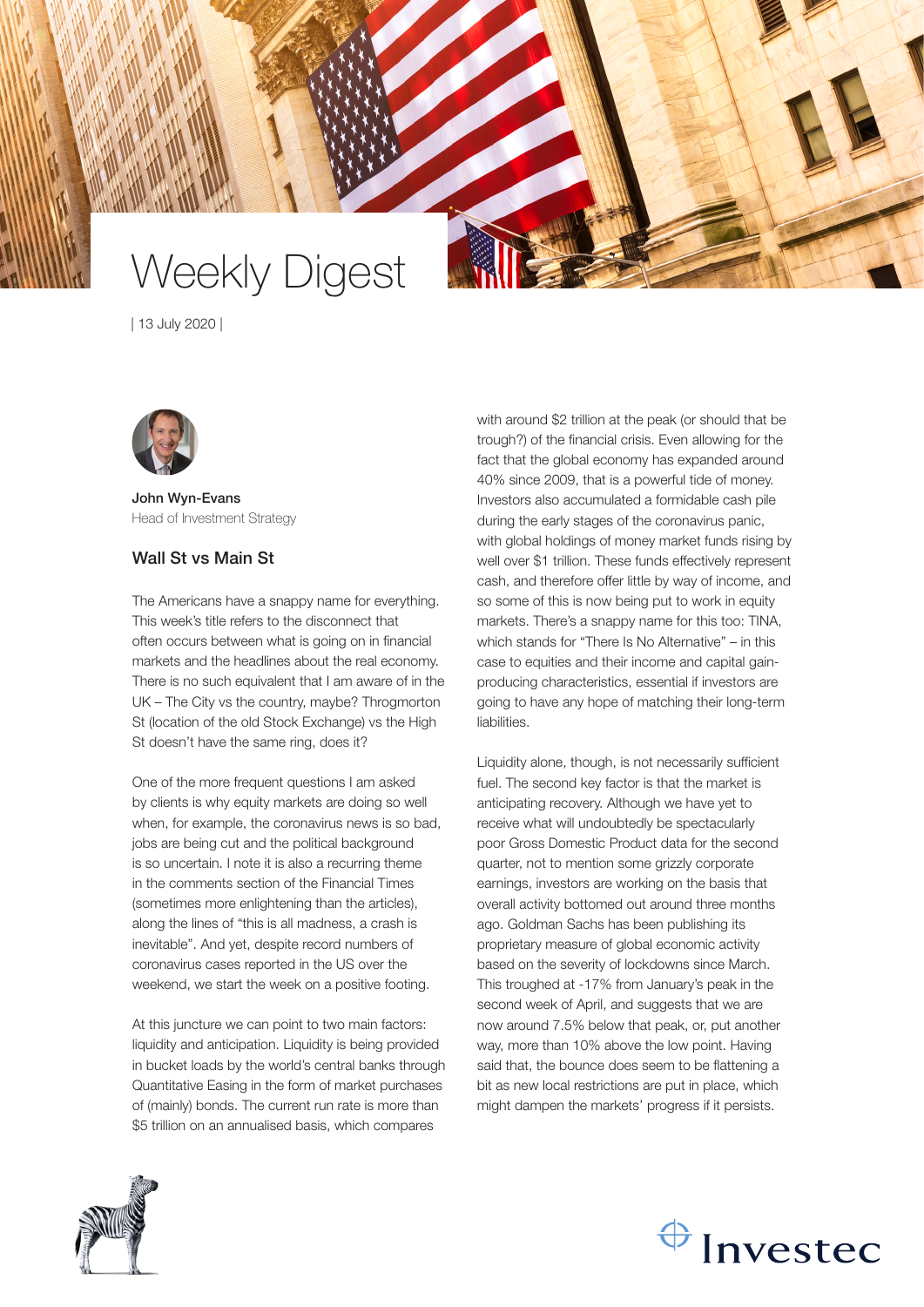We can also observe the recovery in the highfrequency data that is increasingly on offer. One series that is not available to the public, but which we have access to, is Bank of America's weekly credit and debit card spending data in the US. I have been following the spending patterns for several months now, and a couple of weeks ago overall card spending by the bank's customers matched the figure from a year ago. One doubts that this means that the economy has recovered completely, and in all probability highlights the switch from cash to card as more purchases have shifted online (online spending by their customers has almost doubled year-on-year), but the underlying trend has been steadily improving for some time. Interestingly, credit card purchases are down, while debit card purchases are up, possibly a sign that consumers are spending the cheques that the government has been sending them. Two of the fastest growing categories have been Furniture and Home Improvement (although both lag a long way behind Online Electronics), no doubt as people have settled in for a long period at home and no longer have an excuse to put off those odd jobs around the house.

It should also be mentioned that the recovery in equity markets has been far from evenly spread, something that is also apparent in the card spending data. Steady growth companies and those whose business models have been beneficiaries of lockdowns have steamed ahead at the expense of those more directly affected by the coronavirus. To some this constitutes a bubble ripe for popping, but, at the risk of setting myself up for a fall, there are plenty of reasons to suggest that this is not the case. Empirical Research points out that at the peak of three previous cycles for the group of US companies it classifies as Big Growers (the 1960s boom in computer mainframes and pharmaceuticals, the Nifty Fifty of - supposedly reliable brands in the early 1970s, and then the Tech Boom at the turn of the millennium), the average free cash flow margin was a puny 5.5%. Today's group boasts a free cash flow margin of 18%, boosted by the asset-light model that favours many Technology companies. Furthermore, those cash flows are more highly valued by investors owing to a low real discount rate and the fact that the

long-term growth outlook for the whole economy is unexciting. Of course, the risk is that those margins are unsustainable, either owing to competition or regulation, and it is one that we are well aware of and continue to monitor accordingly.

Speaking of bubbles, it reminds me to give a shameless plug for Investec's excellent series of podcasts, which can be found if you search for Investec Focus Radio SA. I have just listened to my colleague Max Richardson's interview with James Anderson, the lead manager of the Scottish Mortgage Investment Trust (published on June 18th). SMIT is part of the Baillie Gifford stable of funds which are collectively the largest public owners of shares in Tesla, the ground-breaking and equally controversial manufacturer of electric vehicles. It has an approach to long-term investment that will challenge many of your preconceptions, and the podcast is worthy of an hour of anyone's time who has an interest in investing. One of the topics concerns investment bubbles and how they can be a positive force even if some investors end up losing their shirts. Anderson's critique of the CFA Institute (Chartered Financial Analyst) might also raise a few eyebrows.

I would also recommend listening to Howard Marks (April 23rd) and Dan Crosby's "Investing rules for uncertain times" (June 4th). He highlights (amongst plenty of other good advice) that one should not be constantly checking one's portfolio valuation if investing for the long-term, something with which I wholeheartedly agree. In my review of the first half of 2020 I use the idea of a jungle explorer who emerges after six months of no contact with the outside world to check his portfolio. Last week I updated a series of charts which include performance of the FTSE Private Client Indices. The balanced mandate figure was 0.0% for the year-todate! All that stress for nothing. It's also a reminder that, for the majority of our clients, returns are derived not just from the headline-hogging equity markets, but also from bonds and alternatives, asset classes that are rarely afforded much airtime.